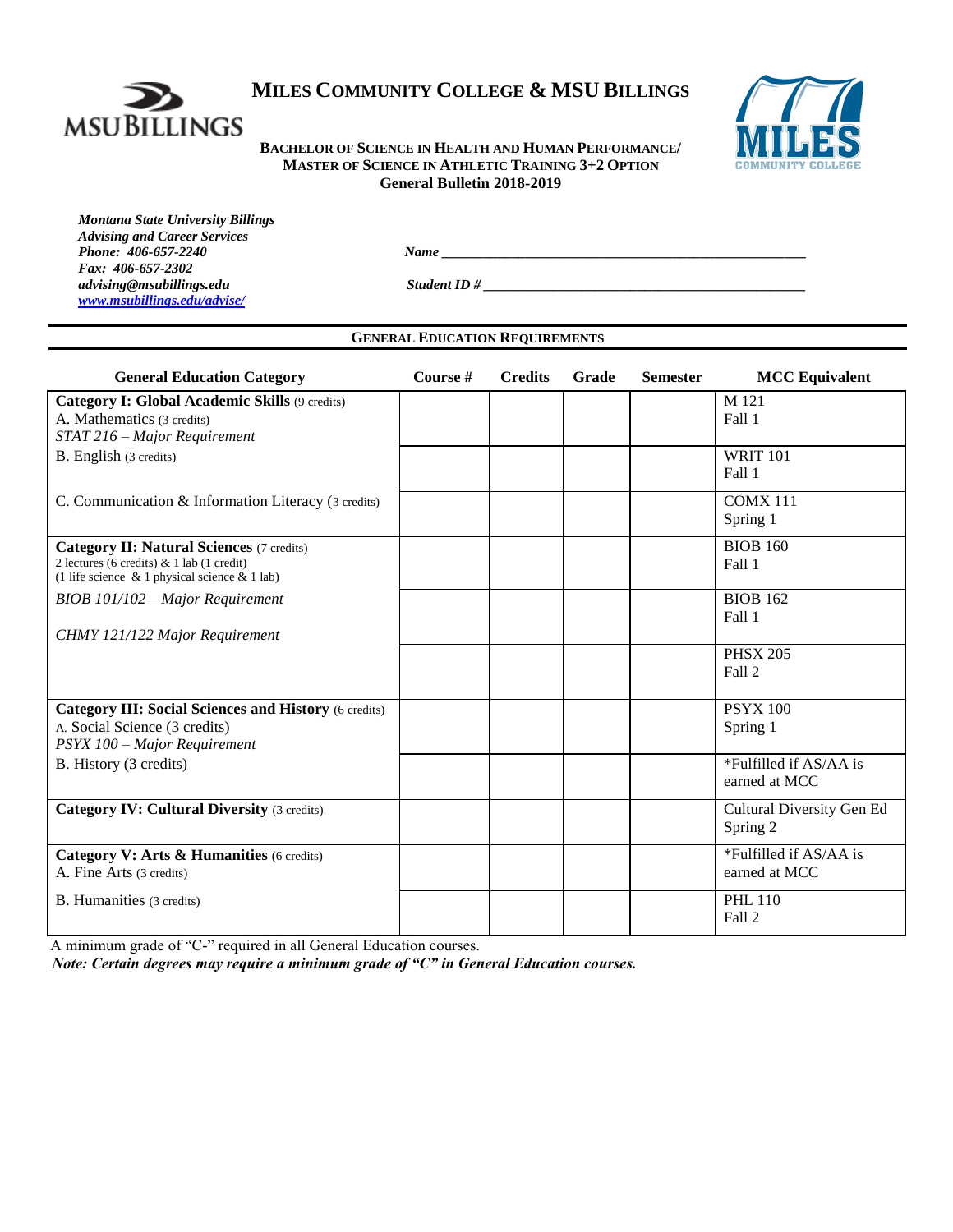|                                                                                                                                       |                  | <b>Course</b>                                       | <b>Credits</b>              | Grade | <b>Semester</b> | <b>MCC</b> Equivalent   |
|---------------------------------------------------------------------------------------------------------------------------------------|------------------|-----------------------------------------------------|-----------------------------|-------|-----------------|-------------------------|
| A minimum grade of C- or better is required in all major coursework                                                                   |                  |                                                     |                             |       |                 |                         |
| *BIOB                                                                                                                                 |                  | <b>Health and Human Performance Requirements</b>    |                             |       |                 |                         |
|                                                                                                                                       | 101              | Discover Biology                                    | (3)                         |       |                 | BIOB 160/Fall 1         |
| $*$ BIOB                                                                                                                              | 102              | Discover Biology Lab                                | (1)                         |       |                 | BIOB 162/Fall 1         |
| *CHMY                                                                                                                                 | $\overline{121}$ | <b>Introduction to General Chemistry</b>            | 3                           |       |                 | CHMY 141/Fall 1         |
| *CHMY                                                                                                                                 | 122              | Introduction to General Chemistry Lab               | $\mathbf{1}$                |       |                 | CHMY 142/Fall 1         |
| *PSYX                                                                                                                                 | 100              | Intro to Psychology                                 | (3)                         |       |                 | PSYX 100/Spring 1       |
| $*STAT$                                                                                                                               | 216              | <b>Introduction to Statistics</b>                   | $\overline{4}$              |       |                 | STAT 216/Spring 1       |
| <b>ECP</b>                                                                                                                            | 120              | <b>Emergency Medical Responder</b>                  | 3                           |       |                 | 1 cr ECP 100/Fall 2     |
| <b>KIN</b>                                                                                                                            | 105              | Foundations of Exercise Science                     | $\ensuremath{\mathfrak{Z}}$ |       |                 | Fall 3 at MSUB          |
| <b>KIN</b>                                                                                                                            | 106              | Foundations of Exercise Science Lab                 | $\mathbf{1}$                |       |                 | Fall 3 at MSUB          |
| <b>AHMS</b>                                                                                                                           | 144              | <b>Medical Terminology</b>                          | 3                           |       |                 | AHMS 144/ Fall 2        |
| <b>WRIT</b>                                                                                                                           | 201              | College Writing II                                  | 3                           |       |                 | WRIT 201/ Spring 1      |
| <b>AHAT</b>                                                                                                                           | 210              | Prevention and Care of Athletic Injuries            | $\overline{3}$              |       |                 | Spring 3 at MSUB        |
| $\ensuremath{\text{NUTR}}$                                                                                                            | 221              | <b>Basic Human Nutrition</b>                        | 3                           |       |                 | NUTR 211/Spring 2       |
| <b>BIOH</b>                                                                                                                           | 301              | Human Physiology and Anatomy I                      | 3                           |       |                 | <b>BIOH 201/ Fall 2</b> |
| <b>BIOH</b>                                                                                                                           | 302              | Human Physiology and Anatomy I Lab                  | $\mathbf{1}$                |       |                 | <b>BIOH 202/ Fall 2</b> |
| <b>BIOH</b>                                                                                                                           | 311              | Human Physiology and Anatomy II                     | 3                           |       |                 | BIOH 211/Spring 2       |
| <b>BIOH</b>                                                                                                                           | 312              | Human Physiology and Anatomy II Lab                 | $\mathbf{1}$                |       |                 | BIOH 212/Spring 2       |
| <b>CHTH</b>                                                                                                                           | 317              | <b>Health Behavior Theories</b>                     | 3                           |       |                 | Year 4 Spring MSUB      |
| $\mbox{KIN}$                                                                                                                          | 320              | <b>Exercise Physiology</b>                          | 3                           |       |                 | Spring 3 at MSUB        |
| $\mathop{\rm KIN}\nolimits$                                                                                                           | 321              | Exercise Physiology Lab                             | $\mathbf{1}$                |       |                 | Spring 3 at MSUB        |
| $\mathop{\rm KIN}\nolimits$                                                                                                           | 322              | Kinesiology                                         | $\overline{3}$              |       |                 | Fall 3 at MSUB          |
| $\mathop{\rm KIN}\nolimits$                                                                                                           | 323              | Anatomical Kinesiology Lab                          | $\,1$                       |       |                 | Fall 3 at MSUB          |
| <b>KIN</b>                                                                                                                            | 325              | <b>Biomechanics</b>                                 | 3                           |       |                 | Spring 3 at MSUB        |
| <b>KIN</b>                                                                                                                            | 328              | Kinesiology and Biomechanics Lab                    | $\mathbf{1}$                |       |                 | Spring 3 at MSUB        |
| <b>KIN</b>                                                                                                                            | 330              | Motor Learning and Control                          | 3                           |       |                 | Fall 3 at MSUB          |
| <b>KIN</b>                                                                                                                            | 331              | Motor Learning and Control Lab                      | $\mathbf{1}$                |       |                 | Fall 3 at MSUB          |
| <b>KIN</b>                                                                                                                            | 364              | Research Methods in Health and Human<br>Performance | 3                           |       |                 | Fall 3 at MSUB          |
| <b>HTH</b>                                                                                                                            | 411              | Alcohol, Tobacco and Other Drug Prevention          | 3                           |       |                 | Year 4 Summer MSUB      |
| <b>KIN</b>                                                                                                                            | 415              | Advanced Exercise Testing and Prescription          | $\overline{3}$              |       |                 | Spring 3 at MSUB        |
| <b>HTH</b>                                                                                                                            | 435              | Health and Wellness Across the Lifespan             | 3                           |       |                 | Year 4 Fall MSUB        |
| KIN                                                                                                                                   | 462              | Evidence Based Assessment and Treatment             | 3                           |       |                 | Fall 3 at MSUB          |
| <b>ACT</b>                                                                                                                            | 498              | Internship                                          | 3                           |       |                 | Spring 3 at MSUB        |
| One ACT or REC elective selected in consultation with advisor<br>(suggested ACT 110, ACT 150, ACT 155, ACT 294, REC 155, or REC 285): |                  |                                                     |                             |       |                 |                         |
|                                                                                                                                       |                  |                                                     | 2                           |       |                 | Year 4 Fall MSUB        |
| One elective selected in consultation with advisor:                                                                                   |                  |                                                     |                             |       |                 |                         |
|                                                                                                                                       |                  |                                                     | 3                           |       |                 | PSYX 230/Spring 2       |

\*May satisfy General Education requirements.